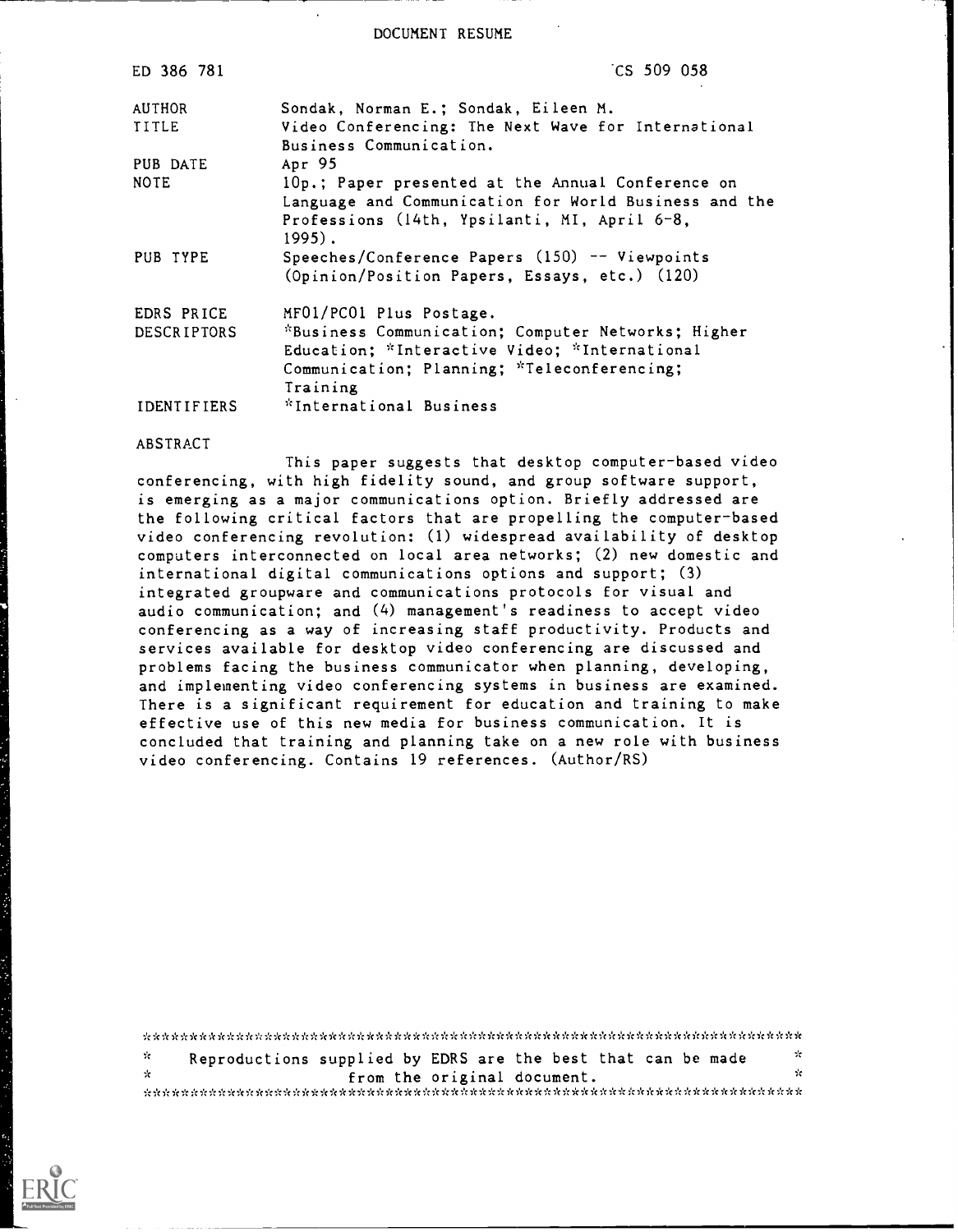ED 386 781

.4

# VIDEO CONFERENCING: THE NEXT WAVE FOR INTERNATIONAL BUSINESS COMMUNICATION

by

'PERMISSION TO REPRODUCE THIS MATERIAL HAS BEEN GRANTED BY  $\mathbb{R}^N \cdot \mathbb{Y}$  of  $\mathcal{F}$ 

TO THE EDUCATIONAL RESOURCES INFORMATION CENTER (ERIC)"

Norman E. Sondak Information and Decision Systems Department College of Business Administration San Diego State University San Diego, CA 92187 and Eileen M. Sondak Business Department San Diego City College

San Diego, CA 92101

U.S. DEPARTMENT OF EDUCATION<br>Office of Educational Research and improver EDUCATIONAL RESOURCES INFORMATION CENTER (ERIC) o Thrs document has been reproduced as received from the person or organozahon originating a

CI /Amor chericies have been made to umprove reprOduchon Quahly

Paints of wew or opinions stated in this docu-<br>ment do not necessarily represent official<br>OERI position or policy

#### ABSTRACT

Every business communicator realizes that the best communication is through direct, face-toface contact. Only under these conditions, can you have truly interactive communications in which the sender and receiver respond to every nuance of the verbal and non-verbal aspects of the conversation. Imagine direct interactive conferencing that also allows the use of a complete set of visual aids, supports the use of a wide array of computer software, and supplies a permanent record for later reference and study. To many business communication professionals and professors, this may seem more like a distant promise of science fiction than science fact. Yet, that is exactly the way business communications will be done in the near future. Desktop computer-based video conferencing, with high fidelity sound, and group software support, is now emerging as a major communications option.

The paper briefly addresses the critical factors that are propelling the computer-based video conferencing revolution: (1) widespread availability of desktop computers interconnected on local area networks, (2) new domestic and international digital communications options and support, (3) integrated groupware and communications protocols for visual and audio communications, and (4) managements readiness to accept video conferencing as a way of increasing staff productivity.

The paper discusses products and services available for desktop video conferencing. The paper then examines the problems facing the business communicator when planning, developing and implementing video conferencing systems in business.

The paper points out that there is a significant requirement for education and training to make effective use of this new media for business communication. The paper concludes that training and planning take on a new role with business video conferencing.

<sup>1</sup>  $\ddot{z}$ 

BEST COPY AVAILABLE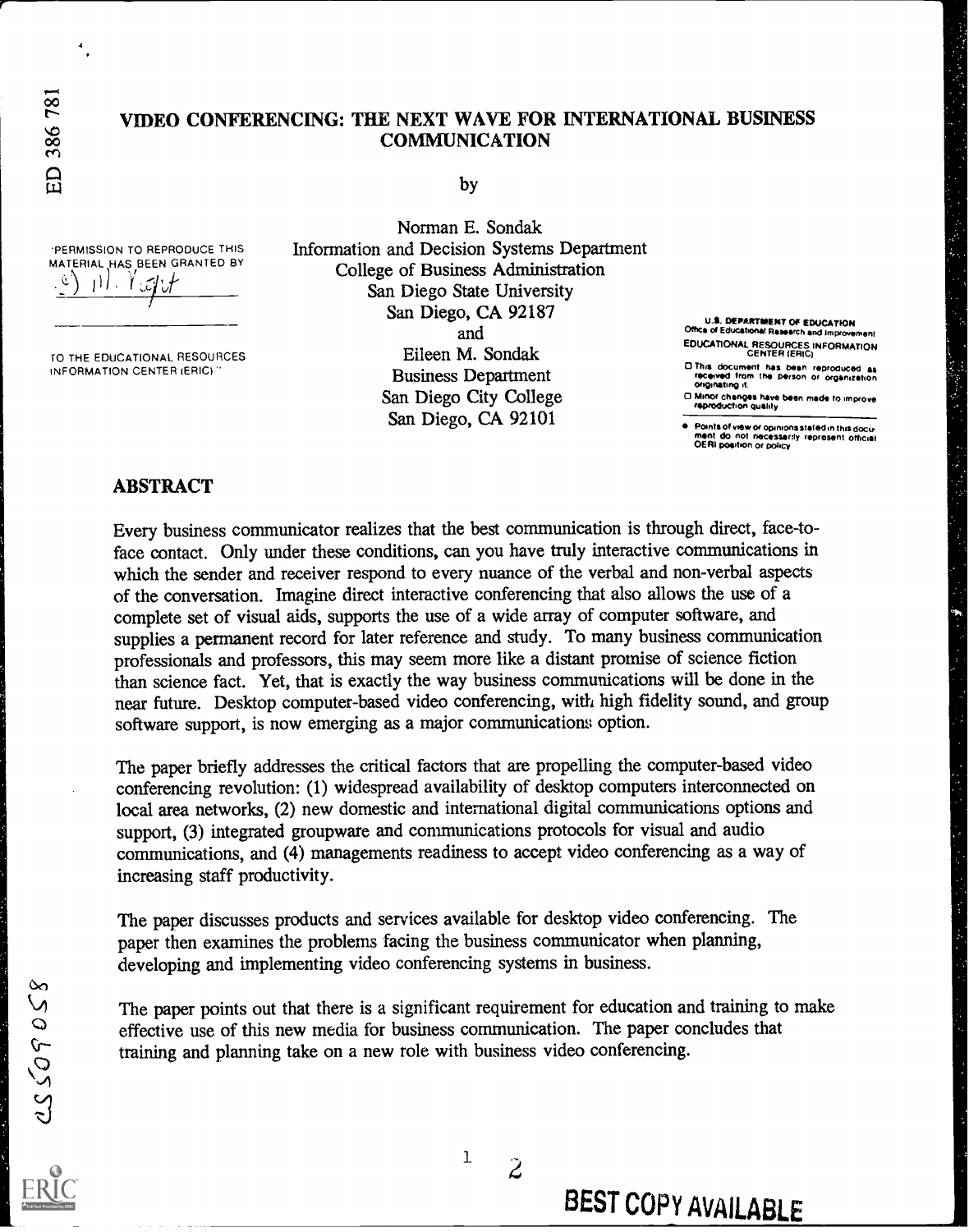## INTRODUCTION

It is almost axiomatic that face-to-face, direct communication is the most effective way to conduct business. Only under these circumstances, can you have truly interactive communications in which the sender and receiver respond to every nuance of the verbal and non-verbal aspects of the conversation. Unfortunately, international (and even domestic) business trips can be time-consuming, inconvenient, expensive, and sometimes dangerous to undertake.

**1** 

Voice communication systems have been in use for nearly a century, and electronic mail has been available for more than three decades. As valuable and important as these technologies are, they are still a poor substitute for a direct encounter. Imagine a direct interactive conferencing technology that also allows the use of a complete set of visual aids, supports the use of a wide array of computer software, and supplies a permanent record for later reference and study. Exciting new developments in the computer industry and in the field of data communication networking are quietly supplying the infrastructure that will revolutionize business communications.

Video conferencing is not new. AT&T recognized the potential of interactive video with its Picture Phone of the '60s. For a variety of reasons, the Picture Phone was not a commercial success. But, the potential and enthusiasm for using teleconferencing in business remained undaunted, so much so, that in the '70s and '80s, several firms designed and constructed special video conference rooms to support efforts in this area. However, the cost of specialized facilities and the expense of transmitting video sessions put interactive video conferencing beyond the reach of most organizations.

Today, the key elements needed to make interactive video conferencing a practical reality are already in place. First, desktop computers are now required business equipment. Second, the majority of these computers are already networked together into LANs (local area networks) and WANs (wide area networks) with high bandwidth lines. Third, international standards for electronic messaging, including interactive video, are either in place or well into the development phase. Fourth, the business computer user community is acquiring experience and growing comfortable with multimedia computing, groupware, and electronic communications. But, most important of all, management is now aware of the importance of remote, electronic collaboration for increasing business productivity, and is supportive of new technologies that can increase this level of collaboration.

## VIDEO CONFERENCING

Initial teleconferencing systems were based on analog technology. They were basically sophisticated telephones that provided support for a group of people in a room, enabling them to converse with another group located elsewhere. Modem teleconferencing systems are based on DSP (Digital Signal Processing). These systems employ multiple microphones to provide balanced, echo-free, high-fidelity audio and signal processing to eliminate line delay effects.



2

 $3 \sim 3$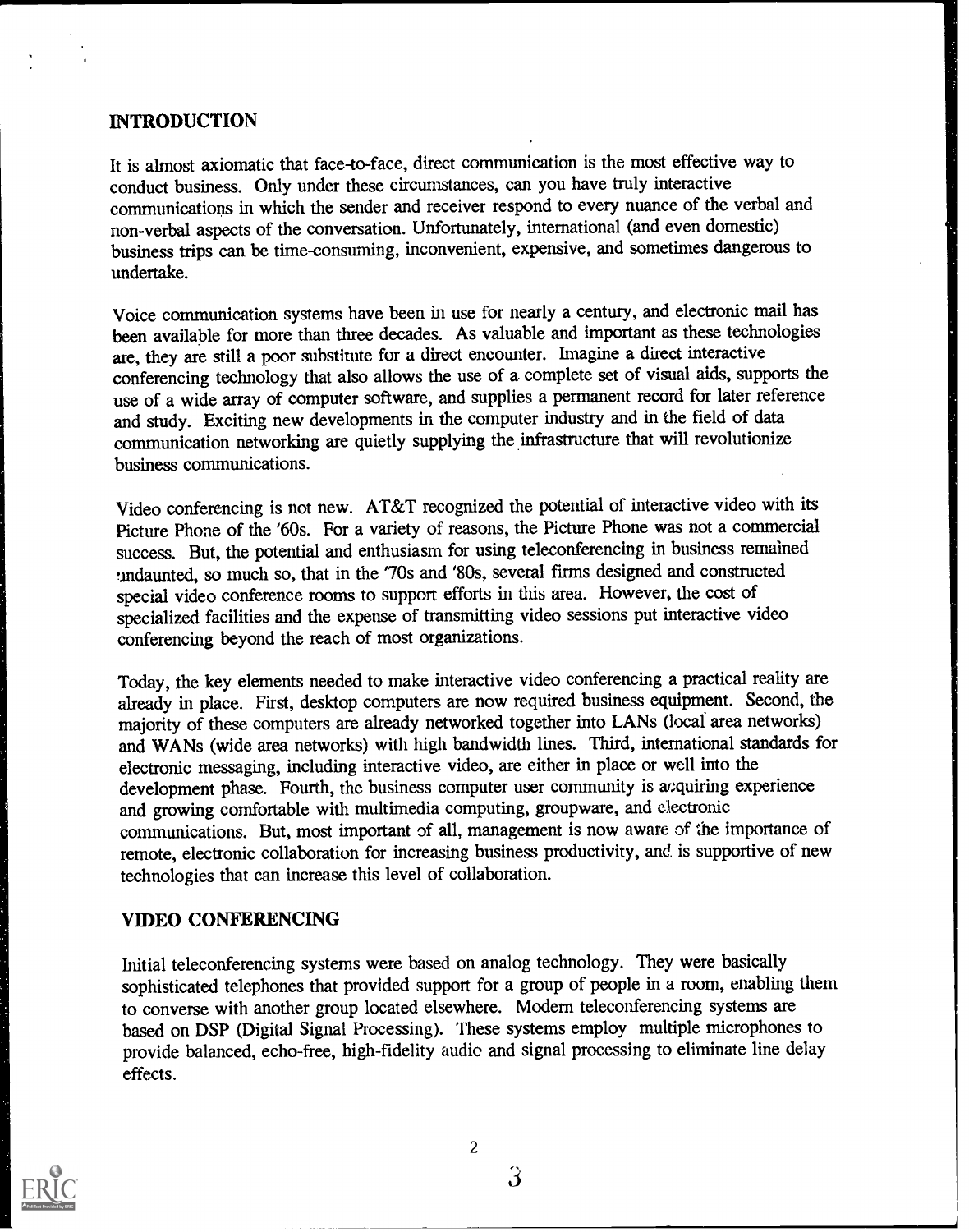Video conferencing adds video to the transmission data stream. With video, conferees can see as well as hear each other. Originally, significant investments in specialized equipment, dedicated rooms, and special communication lines, were needed for this capability. Cost for such a setup could amount to more than \$100,000. Even rudimentary, cartable (roll-about) video conferencing equipment could cost \$20,000 and up. Because of the expense and difficulties involved, these early systems had limited applicability and appeal.

 $\pmb{\xi}$ 

Shortened product development cycles, distributed processing, and global marketing require prompt, effective, corporate communications. The rising cost of transportation, the loss of productivity, and the time wasted in travel, directed management's attention back to broadcastquality interactive video conferencing as a viable alternative to direct, face-to-face meetings. However, the passage of time created an additional difficulty for traditional video conferencing.

Today's business runs on computers, and much of the information needed to successfully conduct a business meeting is computer-based. Traditional video conferencing systems were not optimized for on-line information sharing. Indeed, in a short span of a few years, the whole nature of business had changed, spawning a new set of requirements - such as the need to manipulate spreadsheets, word processing documents, databases, and presentation files, all created and stored in desktop computers.

#### Document Conferencing

One of the early variants of video conferencing produced by the desktop computer revolution was remote log-in. A sophisticated version of the technology is currently referred to as whiteboarding or document conferencing.

In this system, the various conferees establish a modem-link to implement the desktop computer-to-desktop computer connection. The session presents a whiteboard window on the computer screen of each participant, which can be viewed and manipulated.

Whiteboard conferencing software supports drawing, painting, and annotation on the whiteboard. The electronic whiteboard window attempts to simulate a flip-chart pad used in a face-to-face brainstorming meeting.

Current technology calls for the use of compressed, bit-mapped whiteboard files to reduce the data communication burden of the conferencing. PC systems using Windows transfer (pass) objects, rather than bit-maps, onto the whiteboard. The whiteboard then acts as a client application for Window's OLE-compliant server application. The server application, such as a spreadsheet program, can make changes or edit the object, and these changes are reflected in the whiteboard (client) application. In this way, collaborative computing is an automatic feature of the video conference.

Databeam's FarSite is an example of document conferencing software. Microfield's Softboard (\$2,995) is a more elaborate document conferencing software/hardware package. It supplies a



3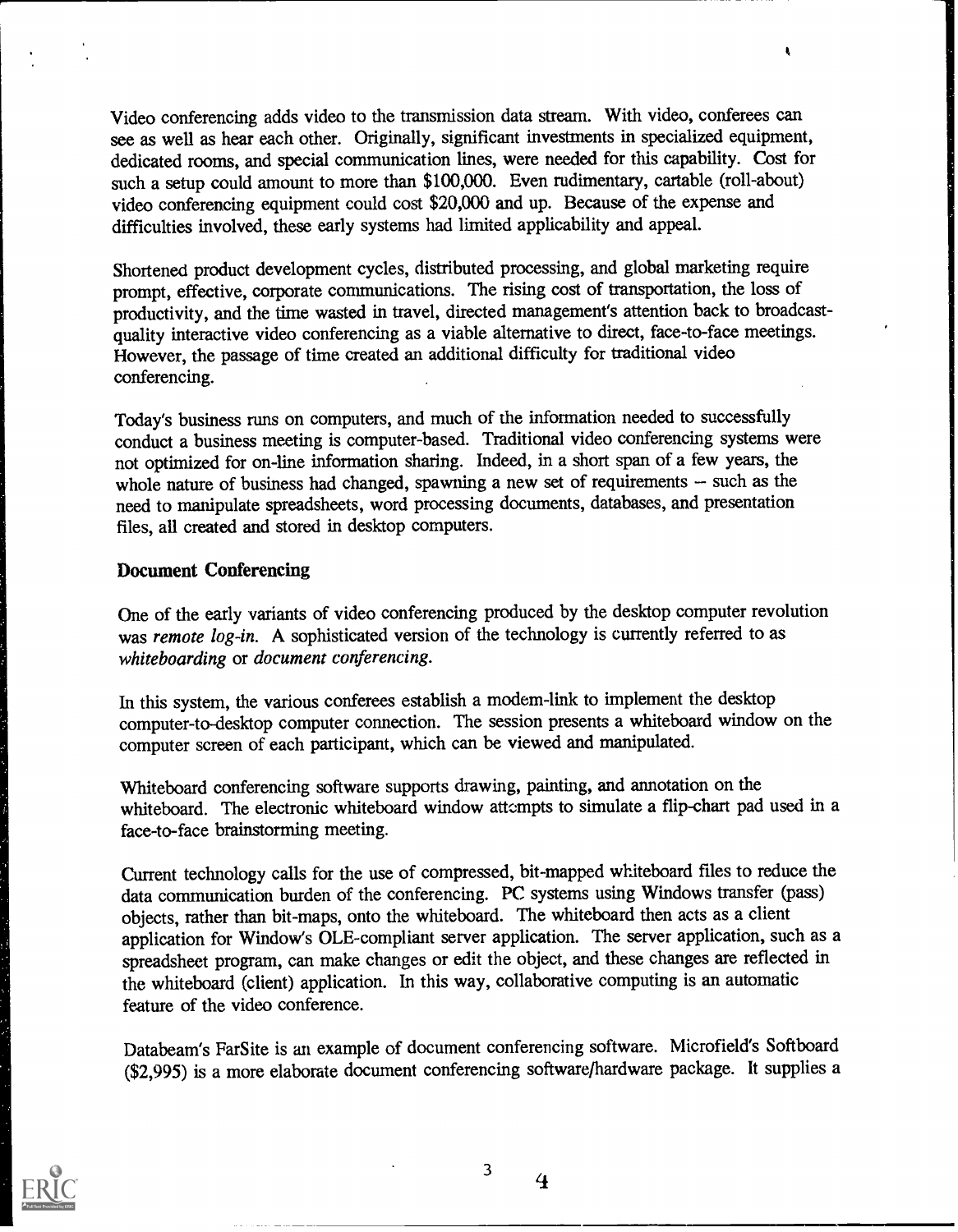high-quality porcelain whiteboard that is scanned by an infrared laser system which tracks every stroke, and even recognizes the color of the pen used.

The digital nature of the data in document conferencing allows it to use any standard computer-to-computer communication channel, including LANs and WANs. Conferees can transmit text, images, graphics, spreadsheets, and drawings over the link, but not voice. When simultaneous voi e is required, separate phone lines must be used.

#### Data Conferencing

The requirement for separate voice and data lines places a severe limitation on document conferencing. A new technology, data conferencing, overcomes this limitation. With data conferencing, voice and data are transmitted simultaneously over the same communication link. The voice is digitized and treated as another data element in the data transmission stream.

Digitizing voice requires the use of a DPS (digital signal processor). Voice is normally sampled at 8,000 samples per second, using a 12-bit resolution (72-dB dynamic range). This approximates the bandwidth (3,500 Hz) used with audio telephony. The voice data is then encoded and compressed to produce a 64 Kbps data stream.

Quality of the voice transmission is a key factor in the success of data conferencing. Two systems of voice encoding are in use. One system uses waveform encoders, such as ADPCM (Adaptive Differential Pulse Code Modulation). These encoders make no assumptions about the nature of the original sound signal. This is the technique used for transmitting voice over digital ISDN telephone lines.

To transmit digital voice over lower speed lines, vocoder technology is used. Vocoders, such as CELP (Code Excited Linear Prediction), encode speech signals in terms of codes and parameters that mimic sounds produced by the human vocal tract. Basic sounds are stored in a code book. When the code is received, the sound of the voice is reproduced by modifying the coded sound in amplitude and pitch, according to the input parameters. The result is acceptable speech transmission at significantly reduced bit rates (6,400 bps).

Vocoders require more computation than waveform encoders and are not general purpose. However, modern vocodes can support voice and data transmission with V.32 (14,000 bps) and V.34 (28,800) modems over POTS (Plain Old Telephone Systems) telecommunications circuits.

Another technique for data conferencing involves the use of Voice Span technology, developed at AT&T Bell Laboratories. This technology splits the telephone bandwidth into three virtual channels: one for audio (voice), one for data, and one for control of information. VoiceSpan technology is commercially available and can be installed on desktop computers. The Paradyne DataPort 2001 modem (\$535) is an example of a commercial VoiceSpan product. The 2001 is sold with whiteboard software for data conferencing.



4

 $\overline{5}$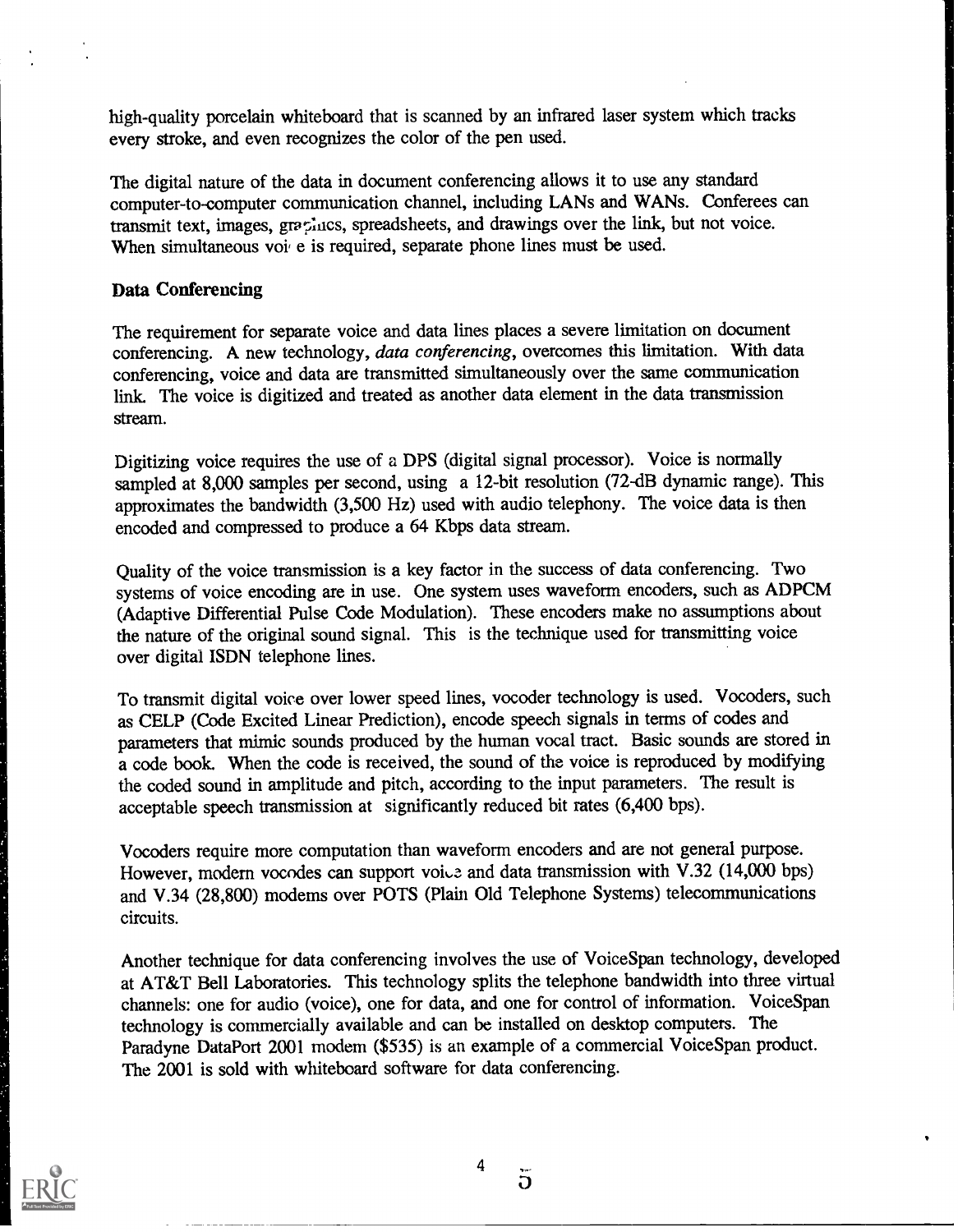Interoperability with data conferencing systems can be a problem. The T-120 standard is being developed to cover document sharing protocols. Once T-120 is adopted, any compliant systems can be interconnected for an international data conference.

#### Real-Time Desktop Video Conferencing Systems

In January 1994, Intel introduced ProShare Video System 200 (\$2,500 for hardware and software). This system operates over 128 Kbps ISDN connections, using Intel's softwarebased Indeo codec. An upgrade kit by Creative Labs (\$1,500) allows the system to operate over POTS.

At this writing, desktop interactive video conferencing is limited to point-to-point connections. However, AT&T expects to have a multipoint conferencing service available during 1995. AT&T will offer multipoint collaboration of two to 22 stations for a video conferencing session as part of its WorldWorx Network Services.

AT&T's Vistium Personal Video 1300 (\$4,995) supports PCs operating under Windows and connected over ISDN. It includes an AT&T speakerphone. Lesides video, the software supports whiteboarding, application sharing, file transfer, meeting minutes, and phone dialing. A -software version, Personal Video 1200 (intended to compete with ProShare) is offered at \$2,500.

PictureTel Live PCS 100 (\$5,995) allows up to 1024x768 SVGA video, using ISDN. The software is a modification of IBM's Person-to-Person Window's based conferencing software. In addition to video, the software supports whiteboarding, application sharing, file transfer, meeting minutes, and a phone directory. PictureTel is also known for its larger-scale video systems. PCS 100 is compatible with these.

Invision Systems Corporation's Invision Desktop Video/Document Conferencing Software V. 3.0 (\$595) is a Windows-based package. A third-party video capture card is required. The system is designed to operate over a wide variety of network operating systems, including LANs and WANs, as well as V.32 bis (14,400 Kbps) or faster modems. As with any computationally-intensive software-only system, its performance is closely linked to the speed of the PC processor.

SGI's InPerson (\$495) and Sun Microsystems' ShowMe (\$1,295) are two LAN-based video conferencing systems. InPerson works with SGI's Indy video equipped workstations. InPerson also supports whiteboarding and file transfer for document sharing. ShowMe works with Sun's M series workstations and the  $\triangle$  )laris operating system. The package supplies a full set of conferencing functions, including whiteboarding and application sharing. Both InPerson and ShowMe are UNIX-based programs.

The maximum video resolutions for the above products range from 640x480 for ShowMe to 160x120 for InVision Desktop. The frame rates range from 15 to 30 frames per second (fps) with ShowMe again leading the group at the 30 fps rate.



 $\mathbf b$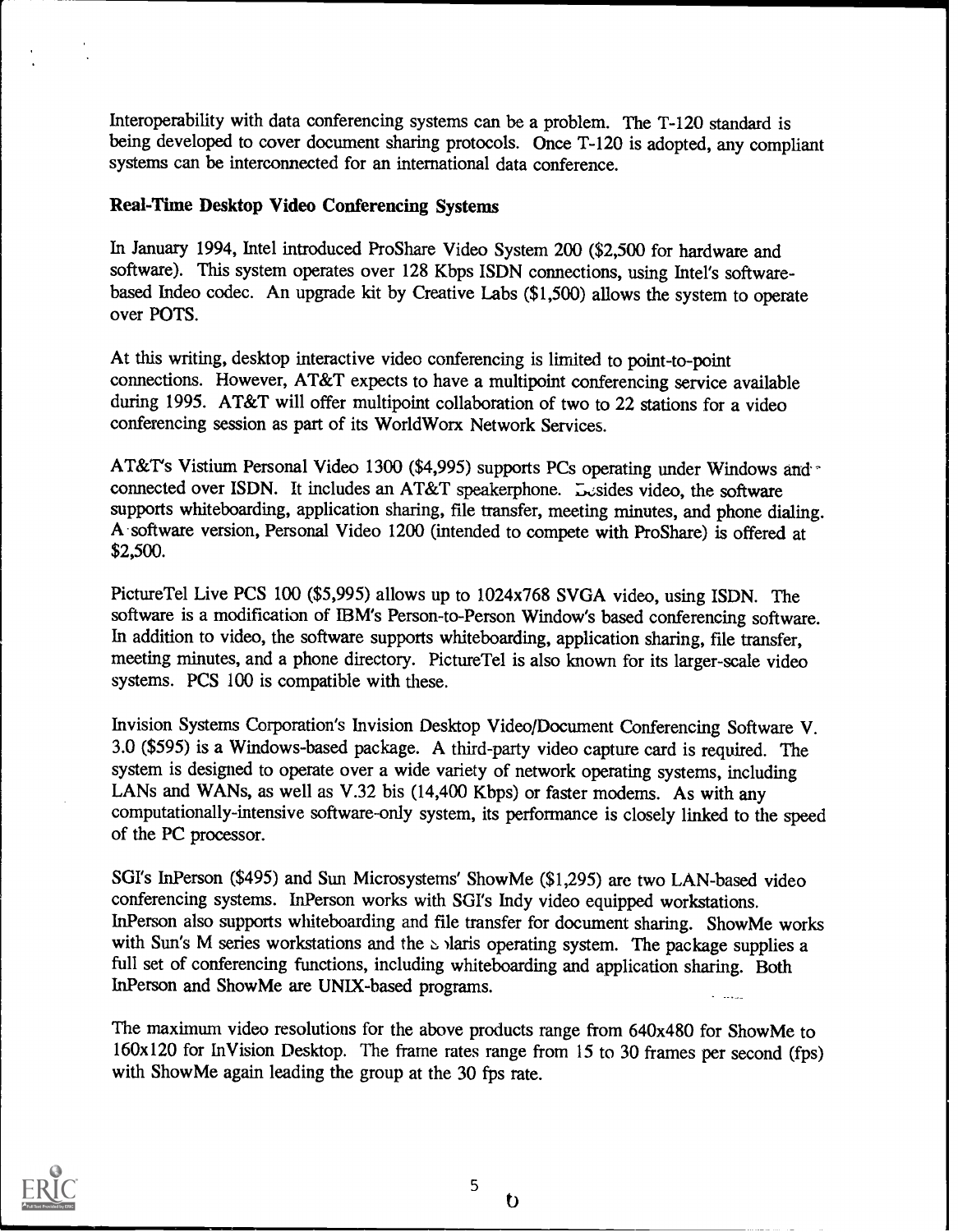Creative Labs' Share Vision 3000 (\$1,500) is a low-end video conferencing system that operates over POTS. The kit includes a frame grabber video card, a NTSC video camera, a  $28,800$  Kbps modem, and a serial I/O - audio card. The software supports whiteboard, application sharing, file transfer, and a phone book. A video resolution of 96x80, 128x96, or 160x120 pixels at a frame rate of from 5 to 15 fps can be selected.

Target Technologies offers C-Phone (\$1,995 per PC), a Windows-based hardware/software system for video-only conferencing (no whiteboard or application sharing) over a LAN. An optional gateway can connect the system to ISDN, Switched 56, or T1 lines for connecting with the outside world. The system supports 720x484 resolution at 30 fps over a LAN or 352x288 (CIF - Common Intermediate Format resolution) at 15 fps over ISDN. Multiple conferees can be viewed on a multiple window screen, or one participant can be broadcasted to many conferees.

#### Video Conferencing Standards

Standards are the foundation upon which all data communications systems are built. ITU-T (International Telecommunications Union - Telecommunications Standards Section) develops these standards. The basic standards for video transmission over data communication lines are covered in the ITU-T H.320 group of standards. This standard was originally adopted for room-based video conferencing over ISDN lines.

H.261 is a key component of the H.320 group. It specifies how video data can be effectively compressed for transmission over Px64 digital channels (64 Kbps to 2.048 Mbps). H.231 and H.243 cover linking video conferencing stations together for a single conference. H.233 and H.Key specify how video conferencing data streams can be encrypted for security.

Two common video display formats used for video conferencing are CIF and QCIF (Quarter CIF - 176x144 pixels).

Both AT&T Vistium Personal Video 1300 and Picture Tele Live PCS 100 are H.320 compliant.

# MANAGING VIDEO CONFERENCING

The wide-spread introduction of video conferencing into business firms should occur rapidly over the next few years. The video conferencing revolution will most likely begin by the installation of LAN-based systems, followed quickly by video conferencing over the company's WANs and backbone network. World-wide video conferencing will be the next step as common carrier support (such as ISDN and WorldWorx Network Services) becomes commonplace.

## Conducting Video Conferences

While video conferencing is far more convenient and economical than direct contact, it still can involve significant personnel, communications, and other costs, particularly if the

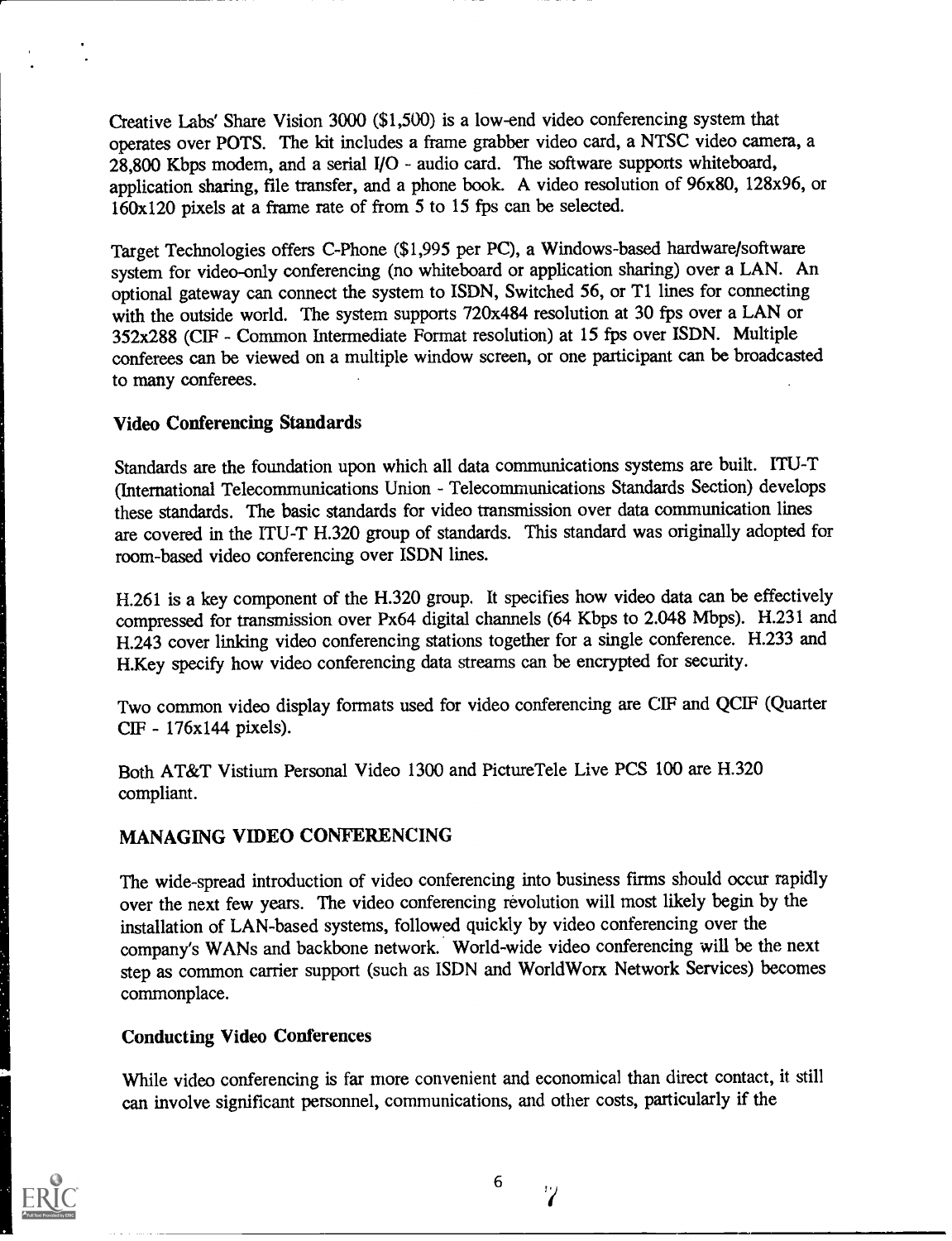conference takes place at the international level. Now is the time to begin establishing corporate procedures for video conferencing. Experience with audio conference calls and Email systems has shown that such procedures are necessary.

The criteria for good business communications is well understood. Business communications should be clear, effective, and should engender good will. In addition, every message should be adapted to its intended audience. These fundamental rules apply to written, verbal, and electronic business communications alike.

With these principles in mind, the following set of heuristics is suggested for video conferencing:

1. Establish a Conference Coordinator. Any conference should be run efficiently, and video conferences are no exception. The first step in setting up a video conference is to have a coordinator who moderates the conference and establishes schedules.

2. Create clear goals for the Conference. The conference coordinator should know what he or she wants to achieve with the conference and state it directly and straightforwardly, prior to establishing the conference.

3. Supervision. Successful conferencing requires supervision. A rambling, inconclusive conference is a waste of resources. It is the conference coordinator's duty to actively moderate the conference proceedings.

4. Sensitivity to Cultural Differences. The speed and ease with which international video conferences can be arranged and executed tends to catch participants off-balance. With international communications, we must all be sensitive to cultural differences.

5. Use Visuals and Images. Wherever applicable, participants should use data and graphics that bypass language limitations and enhance basic comprehension. The reason for the video conference is to allow the use of visuals and images. This means that participants must prepare, in advance, for effective video conferences.

#### Checklist for Video Conferencing

Integrating the basic guidelines for good business communications, allows us to develop a simple, checklist approach that can be used for managing video conferencing:

- 1. Is the goal of the conference clear?
- 2. Has the conference coordinator been selected?
- 3. Is the list of participants correct and complete?

4. Has the scheduled date and time of the conference been established? (remember to take into account international time differences)

5. Have the conferees acknowledged their participation in the conference?

6. Are the participants prepared to address and react to the video camera?



 $\Delta$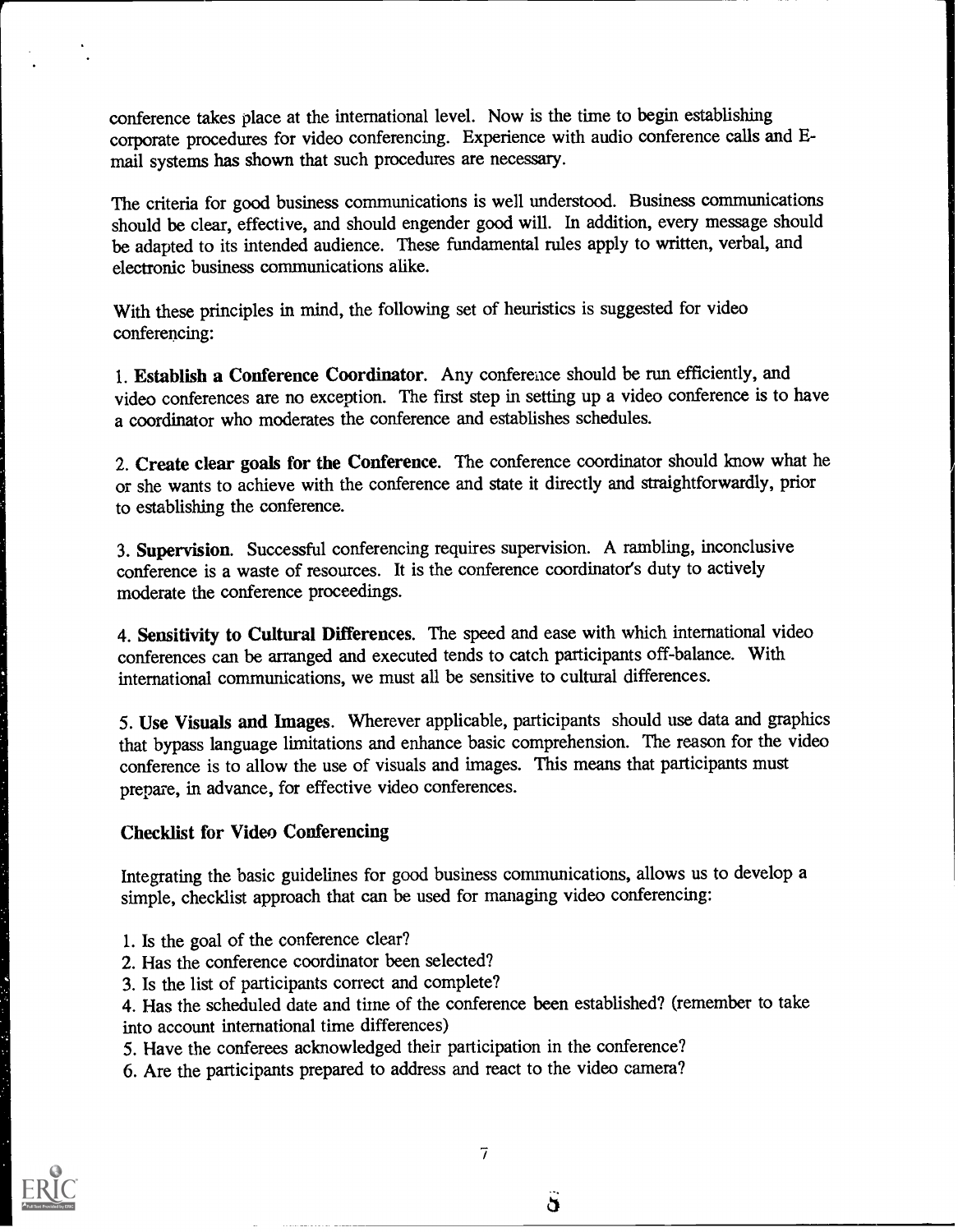7. Are all the participants ready to compensate for size and scale differences between images on a computer screen and the original documents or graphic images?

8. Have all the required visuals and images been developed?

9. How will the results of the conference be documented and sent to the participants and other interested parties?

10. Is the mechanism for post-conference feed-back in place?

## **CONCLUSION**

The required infrastructure for the wide-spread use of video conferencing is rapidly falling into place. Video conferencing products, both hardware and software, are now within the cost and performance range that will encourage management to experiment with these systems. Standards needed for the general use of video conferencing are in place, or are well into the development stage. The common carriers are promoting the digital communication services needed for day-to-day use of video conferencing on a world-wide basis.

Now is the time for business communicators to research and develop methodologies and training techniques for the coming video conferencing revolution. Business students and practitioners must be taught how to make the most effective use of this new communications media. Differences in the way individuals react to the video camera, and the manner in which people react to information presented on a computer monitor screen must be addressed.

This paper suggests a set of principles for education and training, conference design, organization, and implementation, to increase information transfer via computer-based video conferencing. These principles were reduced to a convenient checklist that can be applied to the design and development of effective video conferencing. However, much research is yet to be done in this important area. Such research can have rich potential rewards in developing successful and efficient electronic business communications.

## **REFERENCES**

Andrews, Edmund, "GTE introduces an interactive video unit," New York Times, June 21 1994, pD4

Davis, Andrew, "Desktop Data Conferencing," Byte Magazine, V.19, No.5, May 1994, pp81- 86

Diehel, Stanford and Greg Loveria, "Video for Free," Byte Magazine, V.20, No.2, Feb. 1995, pp105-110

Eglowstein, Howard, "Almost as Good as Being There," Byte Magazine, V.19, No.4, April, 1994, pp173-178

Gilder, George, Life After Television, W.W. Norton & Company, 1994